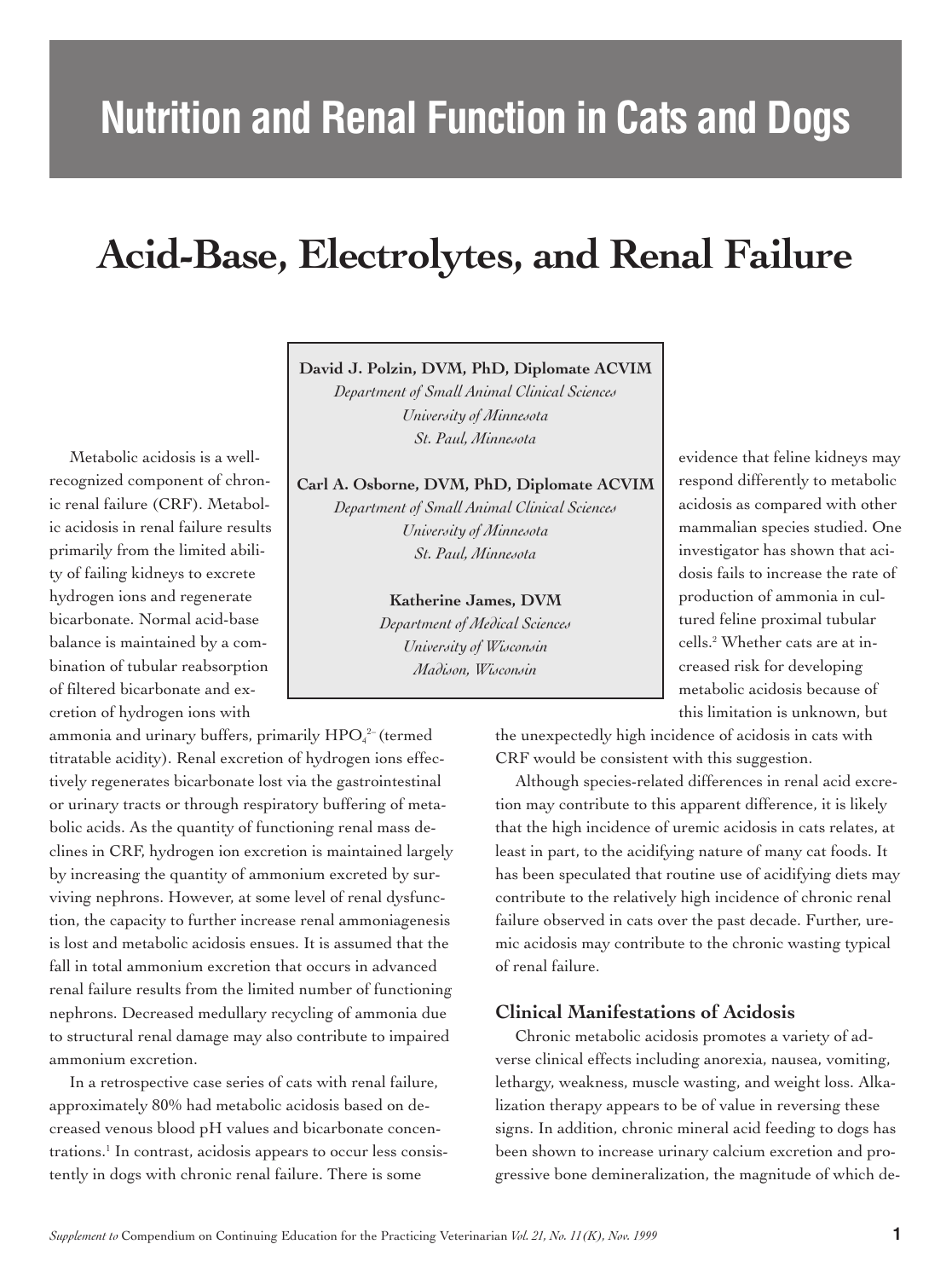pends on age and dietary calcium levels. Studies on the effects of dietary acidification in cats have revealed that chronic metabolic acidosis can cause negative calcium balance and bone demineralization or negative potassium balance, which may in turn promote hypokalemia, renal dysfunction, and taurine depletion.<sup>3</sup> Severe acidemia (blood pH values below 7.20) may result in decreased cardiac output, arterial pressure, and hepatic and renal blood flows

and centralization of blood volume.4 Centralization of blood volume results from peripheral arterial vasodilatation and central venoconstriction. Decreases in central and pulmonary vascular compliance may predispose patients to pulmonary edema during fluid administration, an effect that may be particularly important in patients with acute uremic crises requiring intensive fluid thera-

py. Acidemia also promotes reentrant arrhythmias and a reduction in the threshold for ventricular fibrillation.

Severe acidosis may also influence carbohydrate and protein metabolism, serum potassium concentrations, and brain metabolism.4 Acidemia can decrease tissue glucose uptake by inducing insulin resistance and inhibit anaerobic glycolysis by depressing 6-phosphofructokinase activity. Net protein breakdown may be increased by acidemia. Acidemia promotes hyperkalemia through translocation of potassium out of cells, an effect that is more prominent with nonorganic acidosis than with organic or respiratory acidosis. Severe acidemia impairs brain metabolism and volume regulation, leading to progressive obtundation and coma.

# **Does Acidosis Injure the Kidneys?**

Metabolic acidosis has been theorized to enhance progression of renal failure by promoting renal ammoniagenesis and activation of the alternative complement pathway. Elevated renal parenchymal ammonia concentrations may be one of the common pathways whereby diverse renal insults result in similar pathologic manifestations of renal injury.5 Renal ammoniagenesis is augmented by chronic metabolic acidosis, hypokalemia, subtotal renal ablation, feeding high-protein diets, diabetic nephropathy, and antioxidant (vitamin E or selenium) deficiency. All of these states are associated with the induction or progression of renal failure in an experimental model or clinical disease state. High tissue ammonium concentrations activate the

third component of complement by the alternate pathway. Complement-mediated renal inflammation results in tubulointerstitial damage, which may in turn promote progression of renal disease. Preventing metabolic acidosis using sodium bicarbonate supplementation prevents the development of tubulointerstitial lesions in rats with induced CRF.

Increased ammoniagenesis may also contribute to progressive renal injury by other mechanisms. High ammonia

*Chronic acidosis may promote protein malnutrition in patients with CRF.*

levels may promote growth of renal cells in culture; renal hypertrophy is yet another central mechanism that appears to mediate progression of CRF in many disease states. Another theory states that increased urine osmolality (reflecting increased workload of interstitium to generate gradients for excretion) induces renal hypertrophy and progression of CRF. Either acidosis or a high-

protein diet would augment ammonium production, contributing added solutes and requiring increased urine concentration.

However, more recent studies in rats have questioned the role of acidemia and enhanced renal ammoniagenesis.<sup>6</sup> Longer-term studies have suggested that the effects noted by Nath et al.<sup>5</sup> may have been transient or short-term, possibly related to the timing of therapeutic intervention in the previous study. These researchers concluded that metabolic acidosis neither causes nor exacerbates chronic renal injury. Further, treatment of uremic acidosis was deemed unlikely to influence disease progression in patients with chronic renal failure.

# **Acidosis and Protein Metabolism**

Chronic acidosis may promote protein malnutrition in patients with CRF. Although poorly understood, the multiple causes of protein malnutrition appear to include poor appetite, excessive dietary protein restriction, hormonal imbalances, abnormal energy metabolism, and metabolic acidosis. Protein catabolism is increased in patients with acidosis to provide a source of nitrogen for hepatic glutamine synthesis, glutamine being the substrate for renal ammoniagenesis.7 Evidence from studies of rat muscle suggests that uremia directly impairs insulin-stimulated protein synthesis independent of metabolic acidosis. On the other hand, protein degradation is stimulated by metabolic acidosis, even in nonuremic states. The combined effects of reduced protein synthesis due to uremia and accelerated proteolysis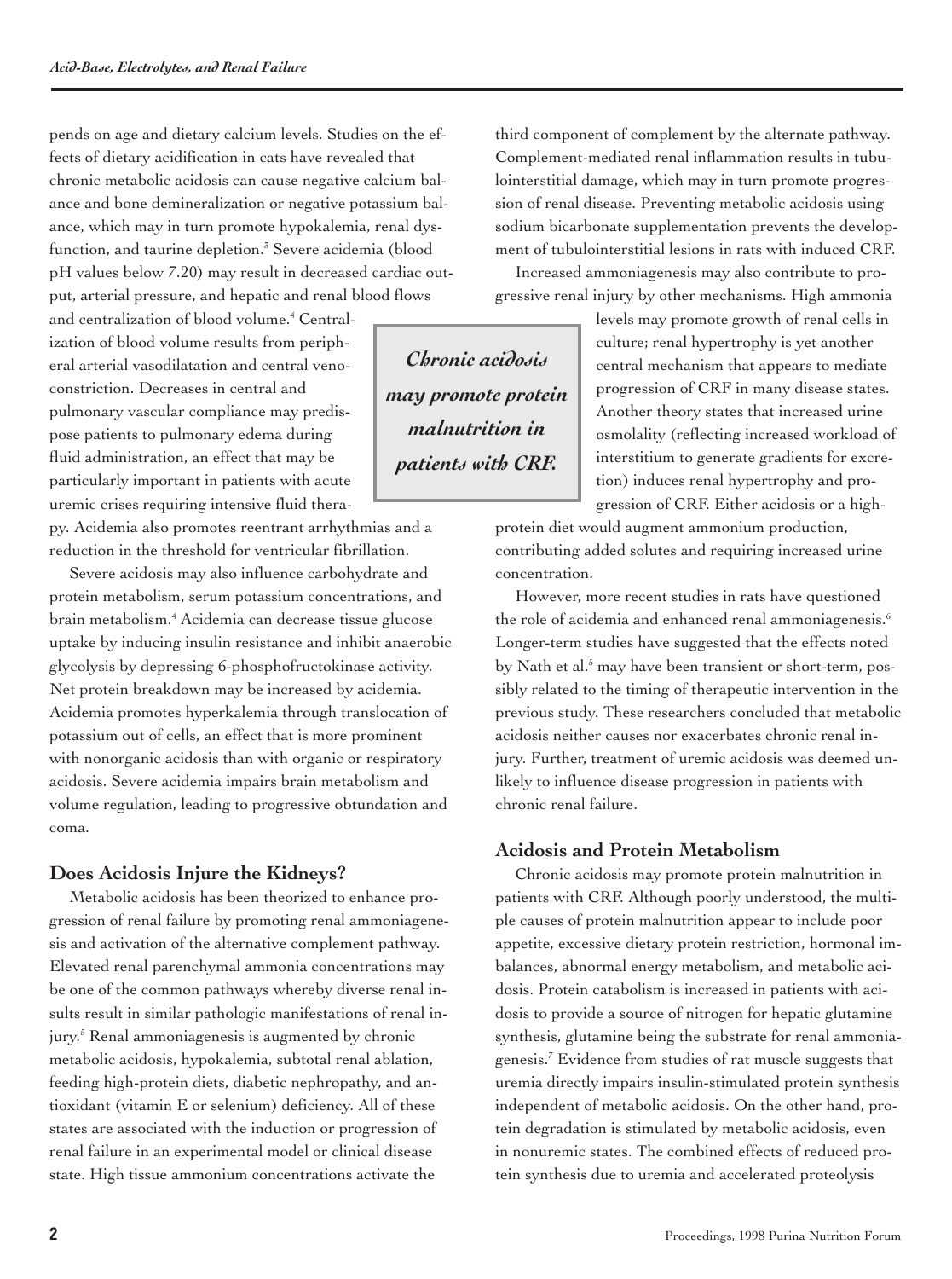due to acidosis promote elevations in blood urea nitrogen, increased nitrogen excretion, and negative nitrogen balance typical of uremic acidosis. Altered branched chain amino acid metabolism appears to be involved. Chronic metabolic acidosis increases the activity of muscle branched chain keto acid dehydrogenase, the rate-limiting enzyme in branched chain amino acid catabolism. This is important in that branched chain amino acids are rate limiting in protein synthesis and play a role in regulation of protein turnover. Alkalization therapy effectively reverses acidosis-associated protein breakdown. Although glucocorticoids appear to be essential for acidosis-induced protein catabolism, this response can be blocked in uremic animals by correcting acidosis despite persistent increases in glucocorticoid levels. There is speculation that changes in intracellular pH accompanying acidosis lead to alterations in gene transcription, which increase the activity of the cytosolic ATP- and ubiquitin-dependent protein degradation pathway. Severe chronic metabolic acidosis has the potential to induce a cycle of progressive protein malnutrition and metabolic acidosis. Excessive protein catabolism may lead to protein malnutrition despite adequate dietary intake. This process may then accelerate breakdown of endogenous cationic and sulfur-containing amino acids, thus promoting further acidosis.

Acidosis poses a particularly vexing problem for CRF patients consuming protein-restricted diets. Dietary protein requirements appear to be similar for normal humans and

humans with CRF unless uremic acidosis is present. When acid-base status is normal, adaptive reductions in skeletal muscle protein degradation protect patients consuming low-protein diets from losses in lean body mass. In rats and humans these adaptive responses may be overridden even by mild acidosis. Thus acidosis may limit the ability of patients to adapt to dietary protein restriction. These findings have not yet been confirmed in dogs and cats.

Recent studies have suggested that correcting even relatively mild acidosis in hu-

mans with renal failure receiving chronic ambulatory peritoneal dialysis may translate into improved nutrition and, most importantly, reduced morbidity.<sup>8</sup> Reduced morbidity in these patients meant fewer admissions to hospital and shorter hospital stays.

## **Treatment of Metabolic Acidosis**

Alkalization therapy designed to correct metabolic acidosis is an important part of the overall management of patients with CRF. Potential benefits of alkalization therapy in patients with chronic renal failure include:

- Improving signs of anorexia, lethargy, nausea, vomiting, muscle weakness, and weight loss, which may be caused by uremic acidosis
- Preventing the catabolic effects of metabolic acidosis on protein metabolism in patients with chronic renal failure, thereby promoting adaptation to dietary protein restriction
- Enhancing the patient's capacity to adapt to additional acid stress resulting from such factors as diarrhea, dehydration, or respiratory acidosis
- Limiting skeletal damage (demineralization and inhibited skeletal growth) resulting from bone buffering
- Rectifying the adverse effects of severe acidosis on the cardiovascular system (impaired myocardial contractility and enhanced venoconstriction)

Because even mildly reduced plasma bicarbonate concentrations may promote some of the adverse effects of chronic metabolic acidosis, oral alkalization therapy is indicated when serum bicarbonate concentration declines to 17 mEq/L or less (total  $CO<sub>2</sub>$  concentrations of 18 mEq/L or less). A word of caution is necessary regarding the use of

> serum total CO<sub>2</sub> concentrations determined on chemical autoanalyzers as a method to monitor metabolic acidosis and therapy. When blood collection tubes are not fully filled or left exposed to air while awaiting analysis, the vacuum or air above the tube can draw  $CO<sub>2</sub>$  out of the serum, falsely lowering  $CO<sub>2</sub>$  concentrations. This may result in a falsely low total  $CO<sub>2</sub>$  reading and an incorrect conclusion that the patient has metabolic acidosis. In addition, there may be a substantial systematic difference between blood bicarbonate concentrations determined by

blood gas analysis and serum total  $CO<sub>2</sub>$  concentrations determined on autoanalyzers due to inherent differences in the analysis methods. Appropriate reference ranges are equipment and method specific, and therefore published ranges for therapeutic goals must be extrapolated with cau-

*Alkalization therapy designed to correct metabolic acidosis is an important part of the overall management of patients with CRF.*